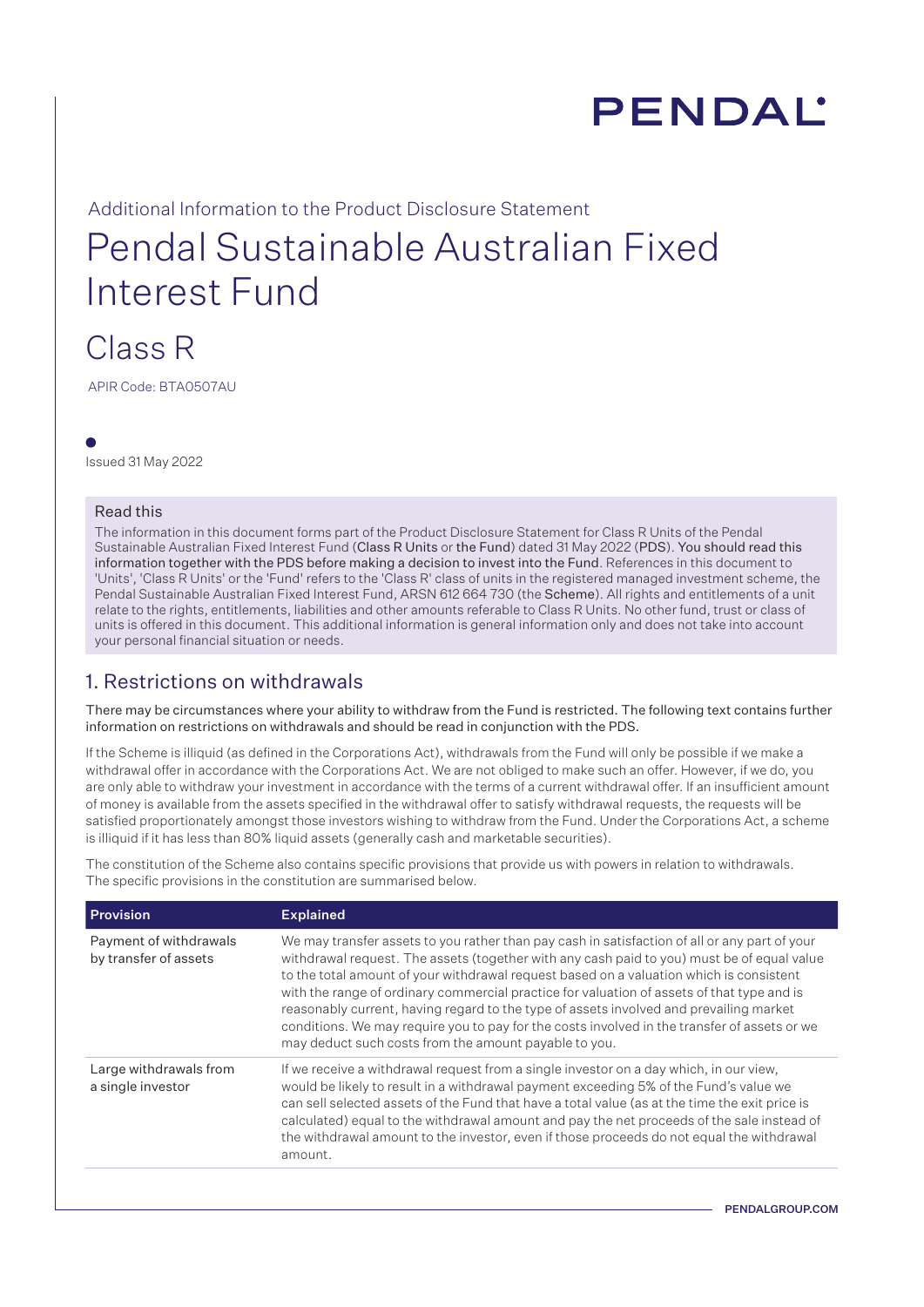| Large withdrawals from<br>multiple investors | If we receive a large amount of withdrawal requests in a single day which exceed the<br>specified limit (currently 10% of the Fund's value but we can change this), a proportion of the<br>withdrawal requests may not receive the exit price for that day and may be deemed to be<br>received on the next Business Day.                                                                                                                                  |
|----------------------------------------------|-----------------------------------------------------------------------------------------------------------------------------------------------------------------------------------------------------------------------------------------------------------------------------------------------------------------------------------------------------------------------------------------------------------------------------------------------------------|
| Delay in realising assets                    | If, after taking all reasonable steps, we are unable to realise sufficient assets to satisfy<br>a withdrawal request due to circumstances beyond our control such as restricted or<br>suspended trading in the market for an asset or if we believe it is not in the best interests<br>of unitholders to realise assets, the period allowed to satisfy withdrawal requests may be<br>extended by the number of days during which the circumstances apply. |
| Suspension of withdrawals                    | We may suspend withdrawal requests at any time and for such period as we consider<br>appropriate in the circumstances (including where the Fund is illiquid). If we do so,<br>the period we take to satisfy withdrawal requests will be extended by the period of the<br>suspension. The exit price will be determined as at the next time we value the Fund after<br>the suspension is lifted.                                                           |
| Net asset value falls by 5%                  | If we consider that the net asset value of the Fund has fallen by 5% or more after the exit<br>price for a withdrawal request has been calculated (but before the unit has been redeemed),<br>we may recalculate the exit price as at a valuation time determined by us.                                                                                                                                                                                  |

## 2. Indirect investors

The following text contains further information on indirect investors and should be read in conjunction with the PDS.

An investment in the Fund offered under the Fund's PDS through a master trust or wrap account does not entitle you to a direct interest in the Fund or Scheme.

This means that the rights that apply to a person who invests directly in the Fund are not available to indirect investors but rather, to the operator or custodian of the master trust or wrap account. The operator or custodian of the master trust or wrap account will be recorded in the register as the investor and will be the person who exercises the rights and receives the benefits of an investor.

Persons who invest through a master trust or wrap account may be subject to different conditions from those referred to in the PDS, particularly in regard to:

- how to transact on your investment (initial and additional investments and withdrawals are determined by the master trust or wrap account operator);
- cooling-off period and rights (no cooling-off rights apply to any investments in the Fund acquired through a master trust or wrap account operator);
- timing of distributions, withdrawals and the processing of transactions are determined by the master trust or wrap account operator;
- cut-off times for transacting (eg applications and withdrawals) are determined by the master trust or wrap account operator;
- fund reporting and other documentation including notices about fee increases and other significant events (Fund reports and investor notices are sent to the master trust or wrap account operator who then provide this information to indirect investors);
- fees and other costs (additional fees and expenses may be charged by the operator or custodian of the master trust or wrap account).

Investors in the master trust or wrap account should contact their financial adviser or master trust or wrap account operator for any investor queries.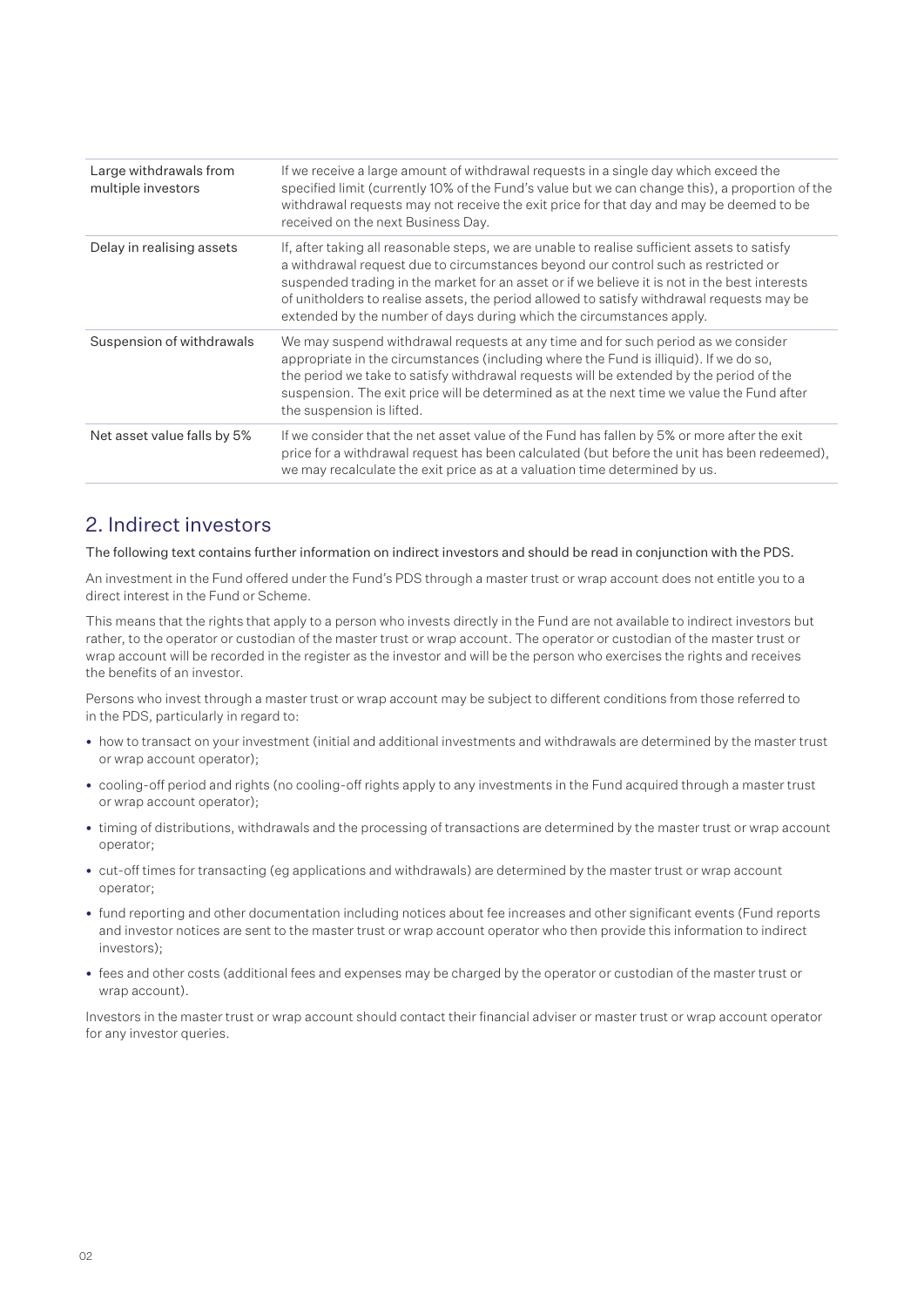## 3. Labour, environmental, social and ethical considerations

The following text contains further information on the labour, environmental, social and ethical considerations that we take into account when selecting, retaining or realising investments in the Fund and should be read in conjunction with the PDS.

The Fund invests in securities issued in Australia by Australian and offshore issuers that are considered to meet the Fund's sustainable and ethical criteria. The Fund's compliance with the investment guidelines is reviewed regularly (usually monthly, but this timeframe is not fixed). If our review process identifies that an investment ceases to comply with the investment guidelines for the Fund, the investment will usually be sold as soon as is reasonably practicable, having regard to the interests of investors (but this may vary on a case by case basis).

Our sustainable assessment process considers the extent to which an issuer exhibits appropriate strategic recognition, board oversight, policies and systems to manage the issuer's material environmental, social, and corporate governance (ESG) issues. Specifically, the assessment may consider issues such as:

#### Environmental management

- Management of environmental impacts through the implementation of best practice environmental techniques, technologies and product design
- Environmental performance against a range of environmental indicators including, for example, greenhouse gas emissions, energy and water use and environmental incidents
- The capacity to consult key stakeholders in relation to activities that may have significant environmental impacts
- Adoption of best practice with regards to management and disclosure of material risks and opportunities associated with climate change

#### Social practices

- Equal opportunity, anti-discrimination and industrial relations policies and practices
- Staff incentives, development and training
- Employee benefits and entitlements
- Human capital management performance against a range of indicators, such as voluntary turnover and gender diversity in senior management
- Products or services that provide positive social impacts such as improved health & community well-being, disease prevention, and education
- Management of contractors and suppliers
- Workplace health and safety performance against indicators such as fatalities and lost time injury frequency rate

#### Corporate governance and business conduct

- Codes of conduct and the extent of their integration into the issuer's operations
- Provision of regular and appropriate training
- Whistleblower policies and procedures
- Ethical conduct and performance of employees and officers the extent to which issuers are adopting principles in areas such as complying with the law, fair and open dealings and accepting responsibility for their actions
- Product safety and consumer protection
- Engagement practices with employees, shareholders, and key community stakeholders

#### Ethical practices

The Fund will not invest in issuers directly involved in either of the following activities:

- tobacco production; or
- controversial weapons manufacture (such as cluster munitions, landmines, biological or chemical weapons, depleted uranium weapons, blinding laser weapons, incendiary weapons, and/or non-detectable fragments).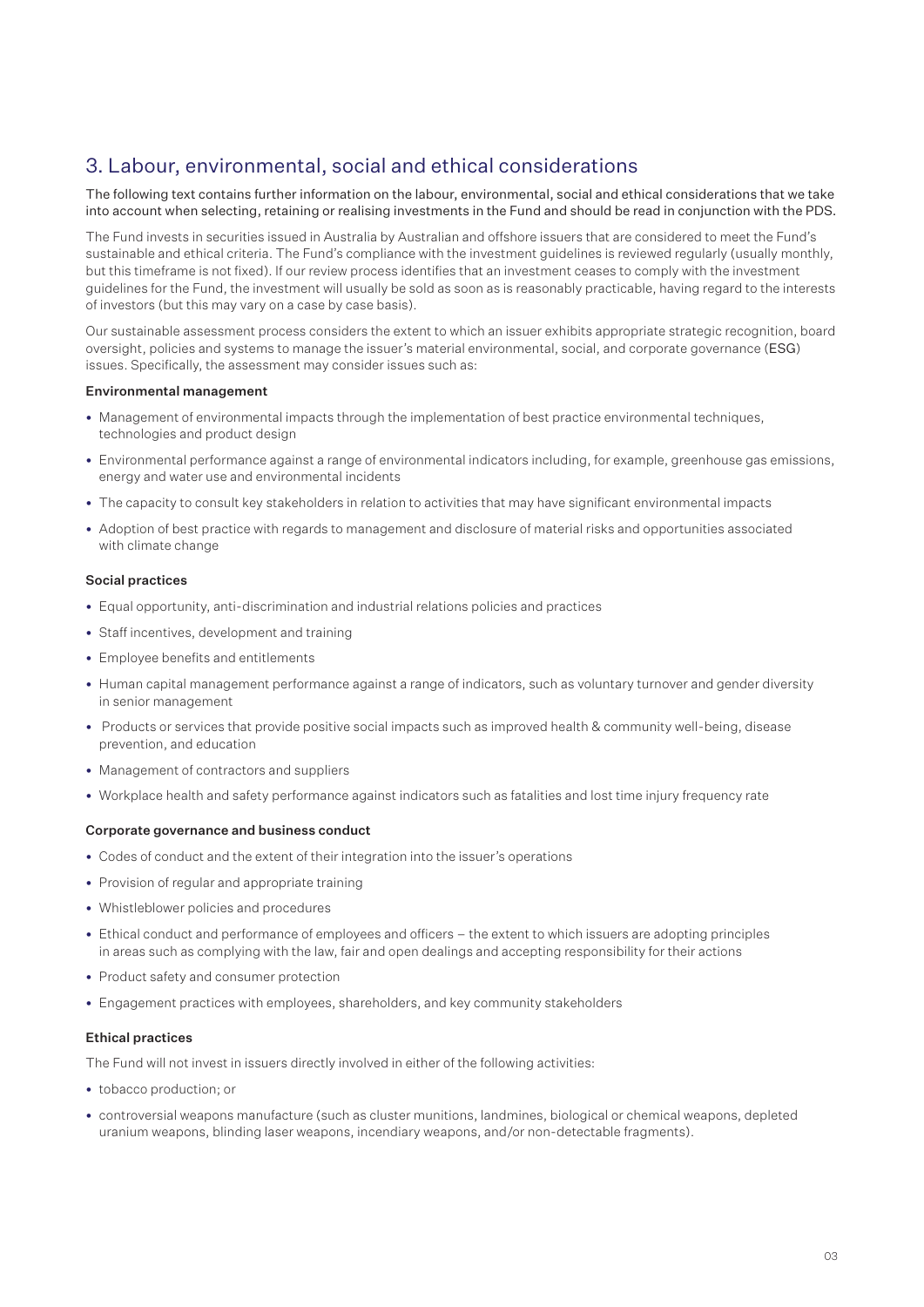The Fund will also not invest in issuers directly involved in any of the following activities, where such activities account for 10% or more of an issuer's total revenue:

- the production of alcohol:
- manufacture or provision of gaming facilities:
- manufacture of non-controversial weapons or armaments;
- manufacture or distribution of pornography;
- direct mining of uranium for the purpose of weapons manufacturing; or
- extraction of thermal coal and oil sands production.

#### How these factors are taken into account when selecting investments

The investable universe consists of issuers satisfying our sustainable and ethical assessment process. Issuers with higher sustainable, ethical and financial ratings will typically be favoured to those issuers with lower scores. Lower ranked issuers will generally be excluded from the Fund's investable universe.

The criteria applied to the Fund's investments may exclude some issuers from the investable universe of the Fund's portfolio. For this reason the Fund's performance may vary when compared to other funds that are able to invest in these issuers. This risk should be considered when deciding whether to invest in the Fund.

## 4. Additional information about fees and costs

The following section provides further information about the fees and costs that you may be charged in relation to your investment in the Fund. You should note that the fees and costs set out in the PDS are based upon information from the financial year preceding the date of the PDS, except performance fees, which are based upon the average of the past five financial years of performance fees.

Unless otherwise stated, all fees and costs quoted in the PDS are quoted on a GST inclusive basis and net of any applicable Reduced Input Tax Credits (RITCs). Taxes are set out in section 7 of the PDS.

### Additional explanation of fees and costs

#### Management fees and costs

Management fees and costs are comprised of the Fund's management fee and any indirect costs and expense recoveries.

#### Management fee

The management fee is the fee we charge for managing the assets and overseeing the operations of the Fund. Although we have the power to change our fees without your consent, we have no present intention to do so. If we increase the management fee, we will give you 30 days' written notice.

#### Indirect costs

Indirect costs are certain costs which we reasonably estimate will reduce, directly or indirectly, the Fund's return. Indirect costs may include underlying investment manager fees and costs and certain derivative costs. If any indirect costs are incurred, they would be reflected in the unit price of the Fund and would not be charged to you as a fee nor retained by us.

Based on information available to us as at the date of this PDS and having regard to the past financial year, the Fund incurred no indirect costs.

This information may change from year to year and prior notice will not ordinarily be provided. For the latest indirect costs, please visit www.pendalgroup.com, click on 'Products,' and refer to the 'Fees and Costs' document under 'Important Information.'

#### Expense recoveries

We are entitled to be reimbursed for expenses we incur in the proper performance of our duties and in connection with the day-to-day operation of the Fund.

At the date of this PDS, we pay these recoverable expenses (excluding any GST payable on our fees) out of our management fee and do not recover them from the Fund. However, if we decide to recover these expenses, in addition to the management fee in the future, we will give you 30 days' written notice.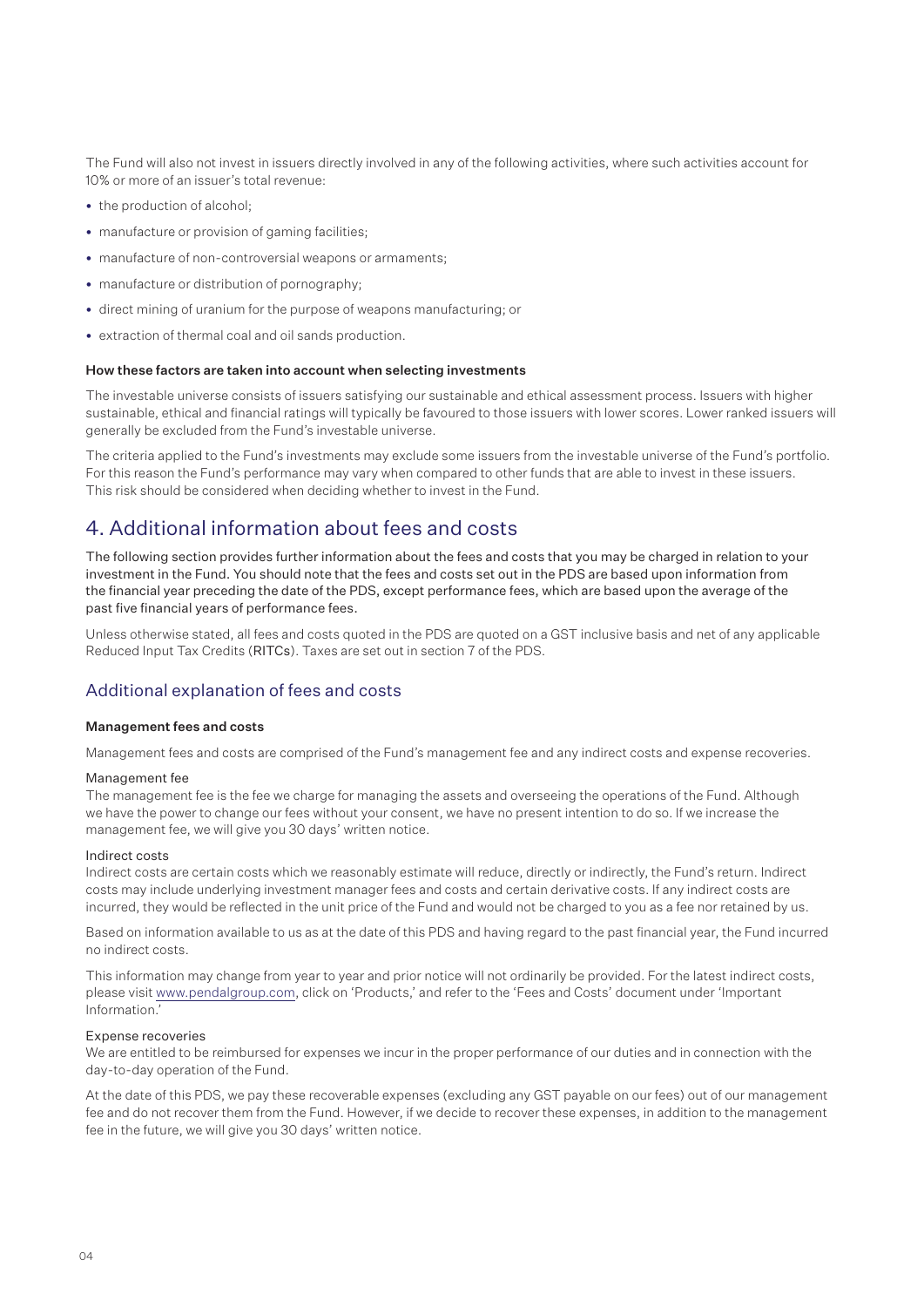#### Transaction costs

Transaction costs are the cost of buying and selling the Fund's assets. Transaction costs such as brokerage, bid-offer spreads on securities traded, settlement costs, clearing costs, over-the-counter (OTC) option costs and government charges may be incurred as a result of changes in a Fund's investment portfolio, either in relation to implementing the Fund's investment strategy or investors entering or exiting the Fund.

When the Fund changes its investment portfolio, transaction costs are paid out of the Fund's assets and are reflected in the daily unit price. They are not charged to you as an additional fee.

If you choose to enter or exit the Fund (to buy or sell units) some or all of the associated transaction costs will be recouped via the Fund's buy-sell spread (being the difference between the Fund's entry and exit unit prices). The transaction costs set out in the PDS are net of any amount recovered by the buy-sell spread.

For the past financial year, the estimated total transaction costs for the Fund were 0.01%<sup>1</sup>. We estimate that the full amount was recouped via the buy-sell spread. Transaction costs and buy-sell spreads may vary from year to year depending upon market conditions, the market impact of transacting and volumes traded.

If a Fund is not offered for a full 12 months before the 30 June, then costs are based upon a reasonable estimate using the past year's transaction costs from the Fund inception date to 30 June and adjusted across a one-year period.

#### Rebates/waivers for interfunding arrangements

The Fund may invest from time to time in other funds that we, or a related entity manage (related fund). Our current policy is:

- no contribution fee is payable to the related fund
- management fees are either not collected by the Fund or if they are, they are rebated in full to the Fund
- where the related fund charges expense recoveries outside the management fee, these will also be rebated to the Fund.

However, we may change these arrangements at any time, in which case, we will give you 30 days' notice.

#### Differential fees

We may negotiate a rebate on all or part of our management fee with wholesale clients (as defined by the Corporations Act). The payment and terms of rebates are negotiated with wholesale clients and are at our discretion subject to the Corporation Act and ASIC policy.

Some funds may have a separate class of units to facilitate the negotiation of the management fee amount and means of payment by relevant investors.

#### Fees paid to master trusts, wrap accounts, financial advisers and other persons

#### Indirect investors – additional master trust or wrap account fees

For indirect investors accessing the Fund through a master trust or wrap account, additional fees and costs may apply. These fees and costs are stated in the offer document provided to you by your master trust or wrap account operator.

#### Product access payments and fund manager payments

From the fees we receive, we may pay product access payments (as a flat dollar amount each year) to wrap platforms, master trusts or other investment administration services (Platforms) for making the Fund available on their investment menus.

The amount of these payments may change during the life of the PDS. As these amounts are paid by us out of our own resources, they are not an additional cost to you.

#### Direct remuneration – financial advisers

Pendal does not pay commissions to financial advisers who provide financial product advice to retail investors.

#### Non-monetary benefits

We may make non-monetary payments or benefits (including sponsorships, gifts, and entertainment) to financial advisers, dealer groups and platform providers who provide financial product advice to retail investors where those payments are less than \$300 or are given in relation to providing information technology support or software used for professional development, or for genuine educational and training purposes.

If these amounts or benefits are provided, they are payable out of the fees and costs we are entitled to receive and are not an additional cost to you.

1 These costs are expressed as a percentage of the assets of the Fund and are based on a one-year period for the past financial year.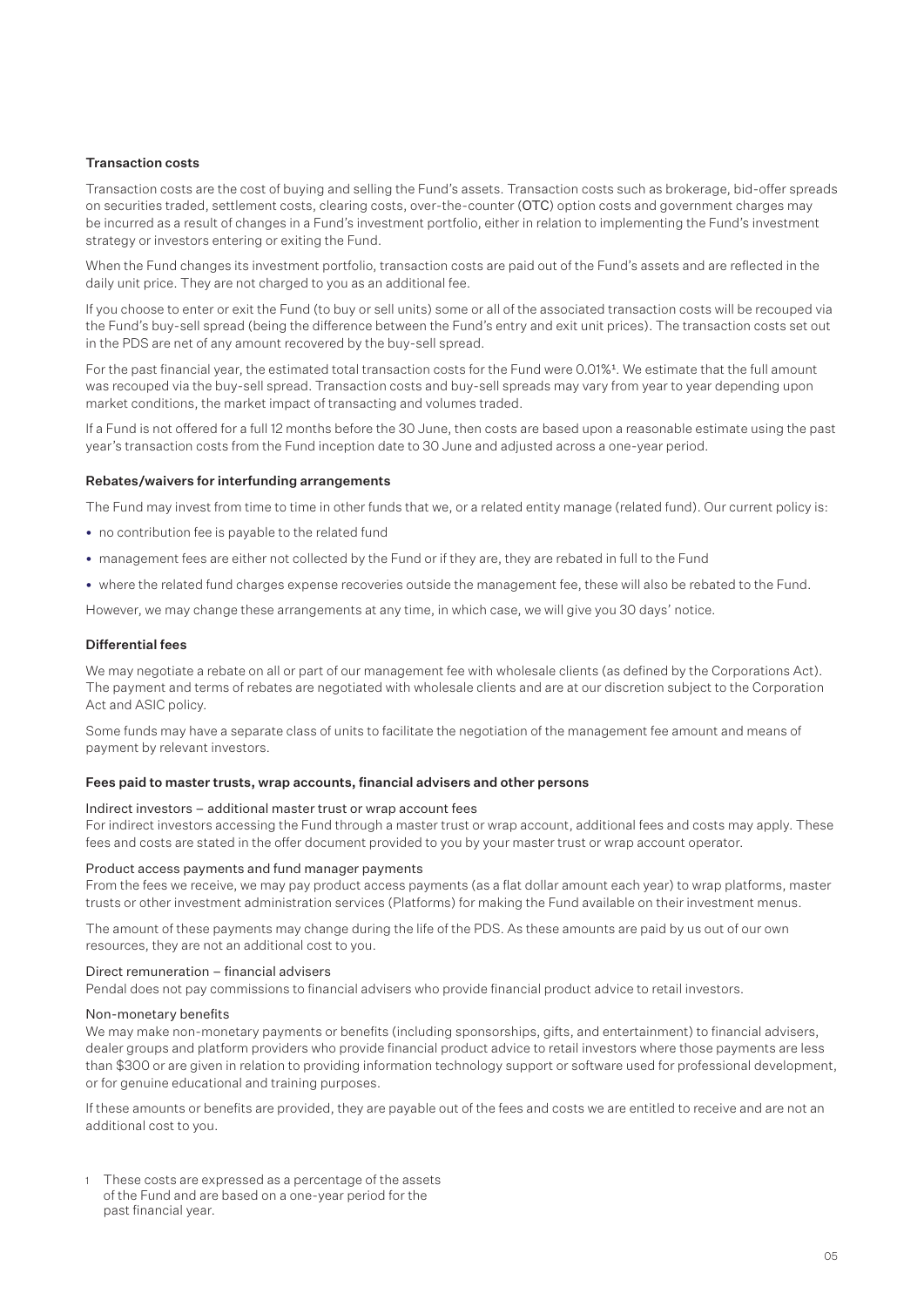#### Register of non-monetary benefits

We maintain a register that outlines all the non-monetary payments or benefits that we make to financial advisers, dealer groups and platform providers or receive from them with a value between \$100 to \$300.

You can obtain a copy of this register by contacting our Client Services team.

#### Incidental fees and costs

Standard Government fees, duties and bank charges may also apply to your investments and withdrawals including dishonour fees and conversion costs.

### 5. How managed investment schemes are taxed

#### Taxation

Investing in the Fund is likely to have tax consequences. Before investing in the Fund, you should obtain professional tax advice about the Australian tax consequences applicable to you, and if appropriate, any foreign tax consequences that may apply to you based on your particular circumstances.

The taxation information contained in this document reflects Australian tax laws and their interpretation as at the date of issue of this document.

#### Attribution Managed Investment Trust (AMIT) Regime

The AMIT tax regime is designed specifically for managed funds, to provide certainty and flexibility to managed funds and their investors.

We have elected that the Scheme be an AMIT.

As an investor in the Fund, you will be taxed on the income of the Scheme that has been attributed to you on a 'fair and reasonable basis' for each financial year that the Scheme qualifies as an AMIT.

Where the Scheme qualifies and has elected to treat separate classes of units as separate AMITs ('AMIT multi-class election'), any class of units with net income will not be offset against losses of another class. Where the Scheme has not elected or does not qualify for the AMIT multi-class election, any class of units with net income may be offset against the losses of another class.

In certain circumstances, we may attribute income and gains of the Scheme to specific redeeming investors.

The AMIT Member Annual (AMMA) statement provided to you after the end of the financial year will set out the details of taxable income that has been attributed to you.

#### Taxation of the Scheme

We intend to manage the Scheme so that the Scheme is not subject to Australian tax.

We do not expect the Scheme to be subject to tax on the income of the Scheme (other than in relation to withholding tax on foreign income or other taxes in respect of non-resident investors) as we intend that:

- when the Scheme is an AMIT: all taxable income of the Scheme will be 'attributed' to investors on a 'fair and reasonable' basis in each financial year and be reflected in the AMMA statement provided to investors; and
- when the Scheme is not an AMIT: investors will continue to be presently entitled to all the net income of the Scheme in each financial year and an investor's share of the net taxable income of the Scheme will be reflected in the tax statement provided to the investor.

While the Scheme is an AMIT, we have the discretion to accumulate income of the Scheme, or any class of units in the Scheme (instead of, or in addition to, distributing income to investors), and if we do so, the accumulated income will be reflected in the unit price of the relevant class of units to which the accumulated income relates. Our policy is generally to distribute the net income of the Scheme (including net realised capital gains) for each financial year to investors.

If you disagree with our attribution of taxable income, you may write to the Commissioner of Taxation within 4 months of the end of the relevant income year. You will be required to provide us with a copy of this submission at the same time.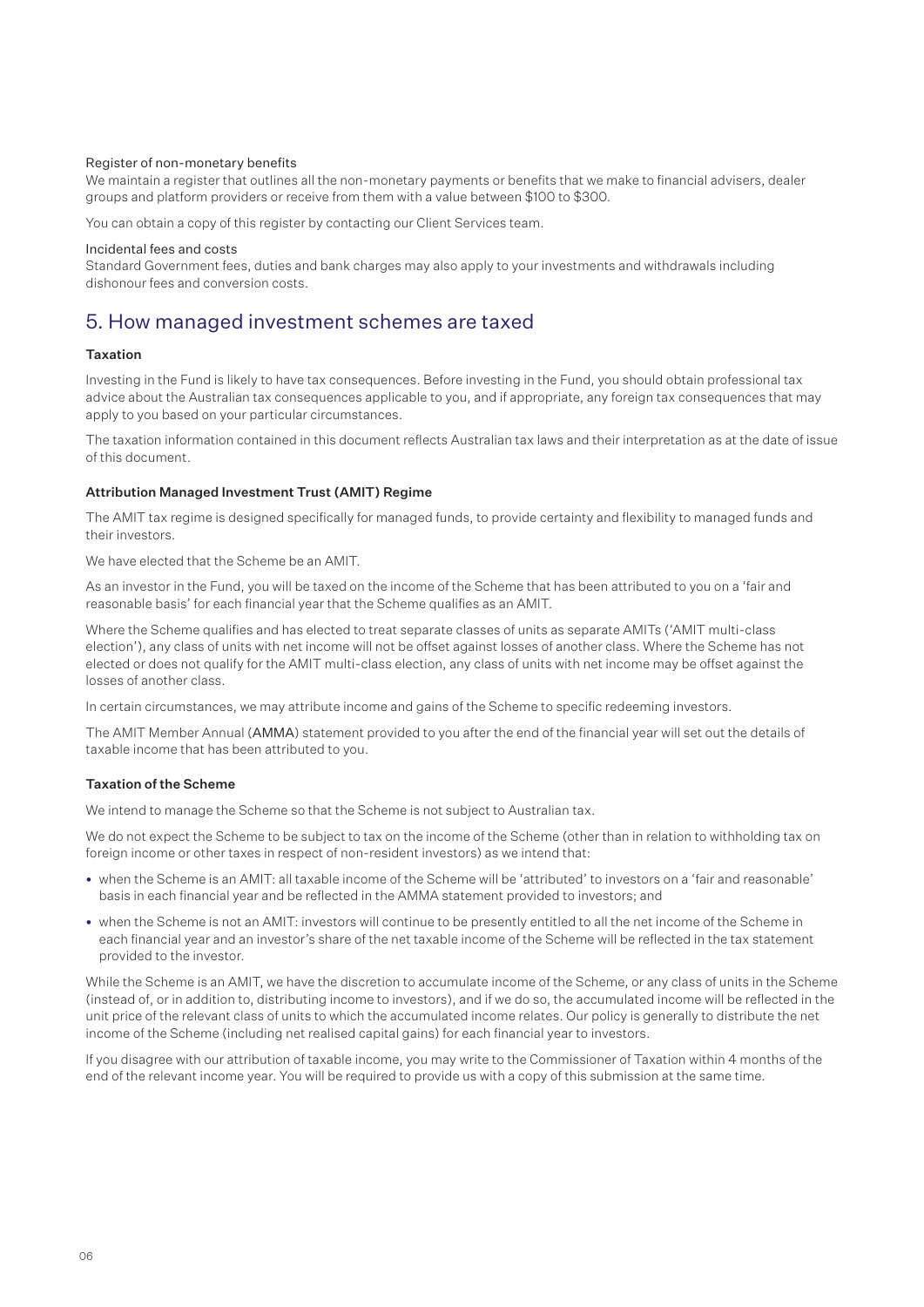#### Taxation of Financial Arrangements (TOFA)

Broadly, the TOFA rules may affect the time at which gains and losses from financial arrangements are recognised for income tax purposes, including whether the gains and losses are recognised on an accruals rather than realisation basis or whether the gains and losses are on revenue account. The Scheme should be subject to the TOFA rules and depending on the types of financial arrangements it holds, it may be required to recognise gains and losses from these financial arrangements on an accruals basis.

Individuals should not be directly subject to TOFA in respect of their investment, unless they have elected for the TOFA rules to apply.

Other investors may be directly subject to the TOFA rules in respect of their investment. Prospective investors should seek their own advice in relation to the potential applicability of TOFA in respect of their particular circumstances.

#### Withholding taxes

The Scheme may derive income from foreign sources which is subject to foreign withholding taxes in those jurisdictions. Such taxes may be reduced under tax treaties which may exist between Australia and the respective foreign jurisdiction. The benefit of foreign taxes paid by the Scheme will be attributed/ allocated to investors as foreign tax credits to the extent permitted by Australian tax laws.

#### Foreign Account Tax Compliance Act (FATCA) and Common Reporting Standard (CRS)

#### Foreign Tax Residency Information

We are required to identify tax residents of a country or countries other than Australia in order to meet account information reporting requirements under domestic and international laws.

If at any time after account opening, information in our possession suggests that you, or the entity or any individual who holds ownership and/or control in the entity of 25% or more (Controlling Person), may be a tax resident of a country or countries other than Australia, you may be contacted to provide further information. Failure to respond may lead to certain reporting requirements applying to the account.

A Controlling Person refers to the individual(s) that directly or indirectly own a legal interest in the entity of 25% or more and/ or exercises actual effective control over the entity, whether from an economic or other perspective such as through voting rights. Where no individuals are identified as exercising control of the entity through ownership interests, the Controlling Person of the entity is deemed to be the individual(s) who hold the position of senior managing official. In the case of a trust, a Controlling Person includes the settlor(s), trustee(s), appointer(s), protector(s) or classes of beneficiaries and in the case of an entity other than a trust, the term includes persons of equivalent or similar positions.

#### Quoting your Tax File Number (TFN) or Australian Business Number (ABN)

Investors are not obliged to provide us with their TFN or ABN (if applicable), but if you are an Australian resident for tax purposes and you do not provide either, and do not claim a valid exemption, we are required to deduct tax from distributions that are paid as cash, reinvested or amounts attributed to you, at the highest marginal tax rate, plus the Medicare levy and other applicable levies.

Australian companies and other entities that invest in the course or furtherance of their registered business may provide us with their ABN instead of their TFN.